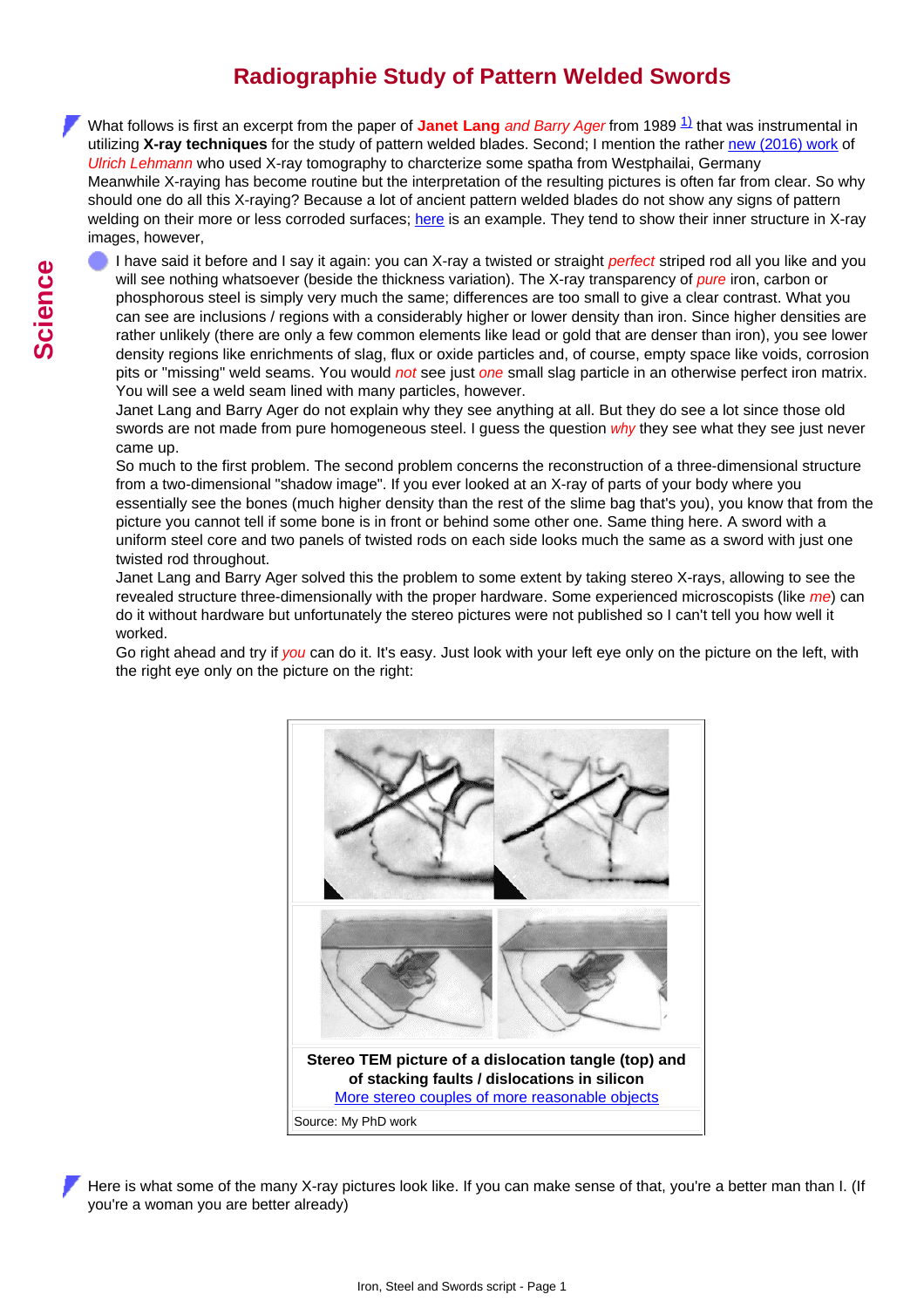

It doesn't actually matter if you and I understand this kind of pictures because the authors do. So what are their results and conclusions?

**First** of all, a lot of swords got sorted. Pattern welded or not? If pattern welded, what kind exactly. That is very valuable information but doesn't tell us anything about the metallography.

We do get interesting statistics, however. The percentage of pattern welded swords as a function of time, for example:

| <b>I</b> Century AD |  |  |  |
|---------------------|--|--|--|
| Percentage          |  |  |  |

Pattern welding in England obviously peaked in the 7th century. Not so obvious is that the 8th century is missing in the table above. Why? No swords that could be dated to this century have been found so far, for reasons not entirely clear.

We do get a bit more information about the time line, though. The table shows that in England true pattern welded blades continued to be forged by Anglo-Saxon swordsmiths into the late ninth and early tenth centuries - while on the Continent a new type of *[plain steel blade](http://www.tf.uni-kiel.de/matwis/amat/iss/kap_b/backbone/rb_4_1.html)* had already come into production as early as ca. 800 AD. This new form of blade appeared in England around 900 AD.

**Second**: The new type of blades often carried simple inscriptions by embedded pattern welded "wires". We have encountered [that before](http://www.tf.uni-kiel.de/matwis/amat/iss/kap_b/illustr/sb_3_3a.html#inscription; pattern welded sword). The simple inscriptions appear after 800 AD and seem to lead up to the more famous "+VLFBERH+T" and "INGELRII" inscriptions found later All of that is discussed at length in the paper. Here is an example of an "S" shaped symbol: